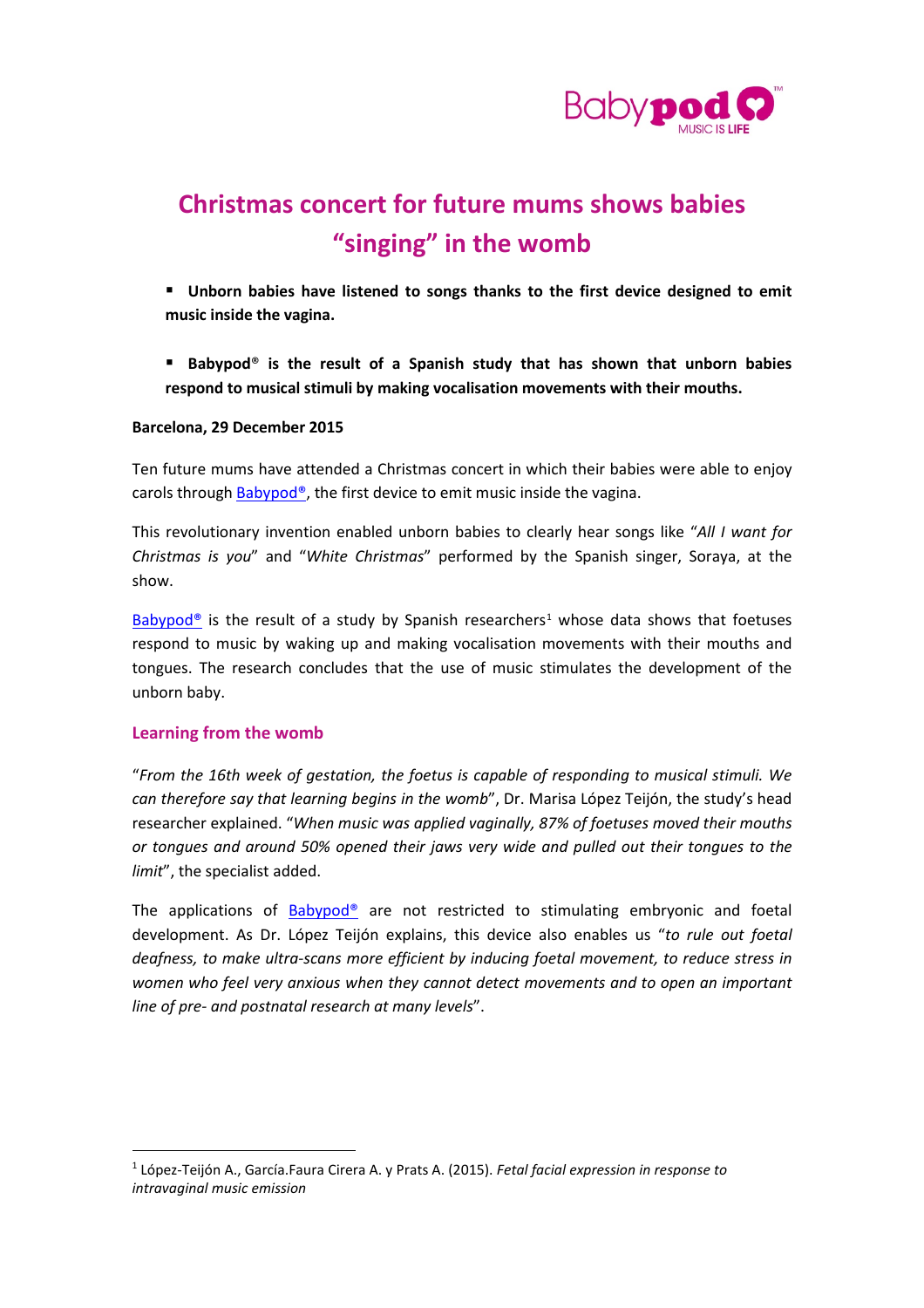

# **A unique experience**

The parents who participated in the Christmas concert highlighted the unique nature of the experience. "*It was marvellous to see, first hand, how my son responded with movements to the songs. Knowing that both of us were listening to the same thing in our first shared experience was very moving*", said Marta Tapia, a mother in the audience.

The singer herself also remarked on the unique nature of the show. With motherhood among her plans, Soraya said that singing for unborn babies was special and very touching: "*I never imagined that I would play to such a young audience! We all felt a really special energy with the babies' movement. It's fantastic to see how important music is in our lives, even before we are born*", she added.

# **The science behind the Babypod®**

The study "*Fetal facial expression in response to intravaginal music emission*", published in the Ultrasound journal of the British Medical Ultrasound Society (BMUS), gathers the results of the clinical trial conducted on over 100 pregnant patients who were between their 14<sup>th</sup> and 39<sup>th</sup> weeks of pregnancy. The participants were divided into three groups, with each utilising a different type of foetal stimulation: music emitted through the abdomen, music through the vagina and non-musical sound vibrations also emitted vaginally.

Those pregnant women who received music vaginally were fitted with a device specifically designed for the study and capable of emitting at an average intensity of 54 decibels, which is the equivalent of a quiet conversation or ambient music. The chosen piece was Johann Sebastian Bach's "*Partita in A Minor for Flute Alone – BWV 1013*".

The research team employed ultrasound to compare the reactions of the foetuses and the results proved statistically significant: music emitted through the abdomen or sound vibrations did not produce changes in the expressions of the foetuses, while music emitted vaginally did.

# **How it works**

Babypod<sup>®</sup> is completely safe and very easy to use. It is fitted like a tampon and is connected to a mobile phone in order to start playing music, emitted at 54 decibels, an intensity that is the equivalent of a normal conversation. Made of easy-to-use hypoallergenic silicone, the device is very simple.

It may be used from the 16<sup>th</sup> week of pregnancy and, although no limit has been set, its use is recommended at 10-20 minute intervals once or twice a day in order to avoid disturbing the baby's sleep. Babypod<sup>®</sup> is totally safe, both for mothers and for babies, although in the case of irregularities during pregnancy an expert should be consulted.